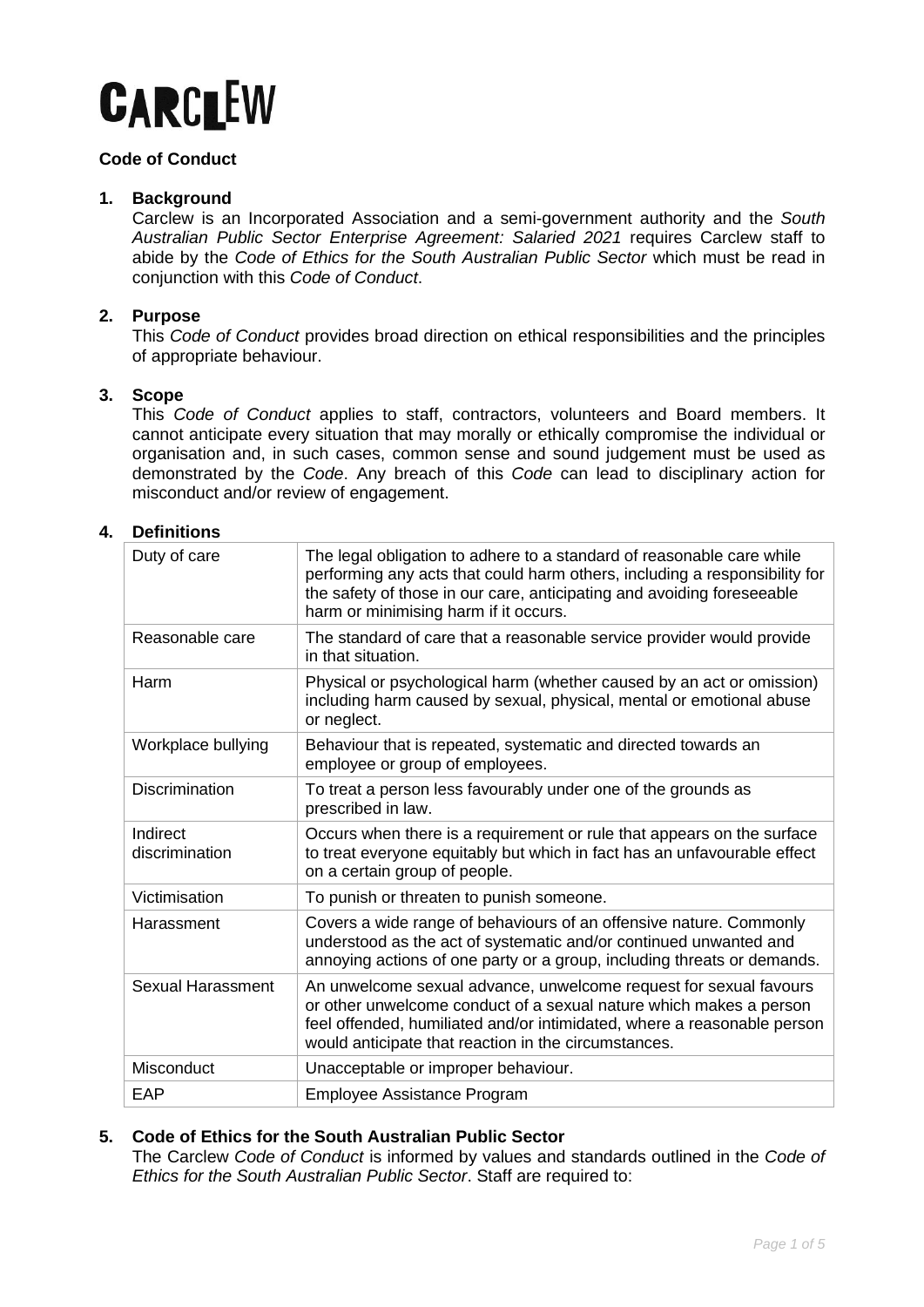- complete a Pre-Employment Declaration prior to commencing employment with Carclew
- be familiar with the *Code of Ethics for the South Australian Public Sector;* and
- complete the online Code of Ethics Awareness Program and lodge certificate with Administration <https://publicsector.sa.gov.au/policies-standards/code-of-ethics/>

## **6. Policy Statement**

Carclew expects all employees to behave in a manner consistent with the highest standards of professional conduct. We acknowledge the diversity of our backgrounds and ensure a safe working space that is sensitive to the needs and expectations of co-workers and participants, including a duty of care for their health and wellbeing. We are positive role models in our work with children and young people and are in a position of trust with a responsibility to deliver experiences that are safe, positive, affirming, and educational.

This policy requires all staff to behave with integrity, respect and accountability and to exercise care and diligence at all times:

- Behave in ways consistent with the values of the organisation as defined in its policies and this *Code of Conduct*
- Treat others with courtesy and respect
- Act honestly and fairly and avoid conflicts of interests in all dealings with others
- Exercise diligence and meet duty of care obligations
- Act within the best interests of Carclew
- Comply with all legislation and policies

## **6.1 Ethical Conduct**

6.1.1 Diversity

Carclew's Vision, Mission, Goals and Guiding Principles inform an inclusive culture. Treat each other and the people you interact with fairly and respectfully, regardless of their nationality, gender (including chosen gender), cultural or social background, sexuality, religion, age, physical or intellectual ability.

#### 6.1.2 Respectful Behaviours

Carclew is a positive work environment that supports the wellbeing of our people and has zero tolerance for any form of harassment, bullying, humiliating, undermining, intimidating or threatening behaviour. We have an active approach to prevent, address and eliminate such behaviours.

*For further information refer to Carclew Respectful Behaviours Policy.*

#### 6.1.3 Privacy and Confidentiality

Privacy and confidentiality of clients, staff, volunteers and the organisation must be respected. In the course of your work with children, young people and co-workers personal information is collected which you cannot disclose to any third party without prior consent

*For further information refer to Carclew Privacy Policy.*

6.1.4 Conflict of Interest

All staff must ensure that there is no real or perceived conflict of interest when undertaking duties, obligations and responsibilities to the organisation.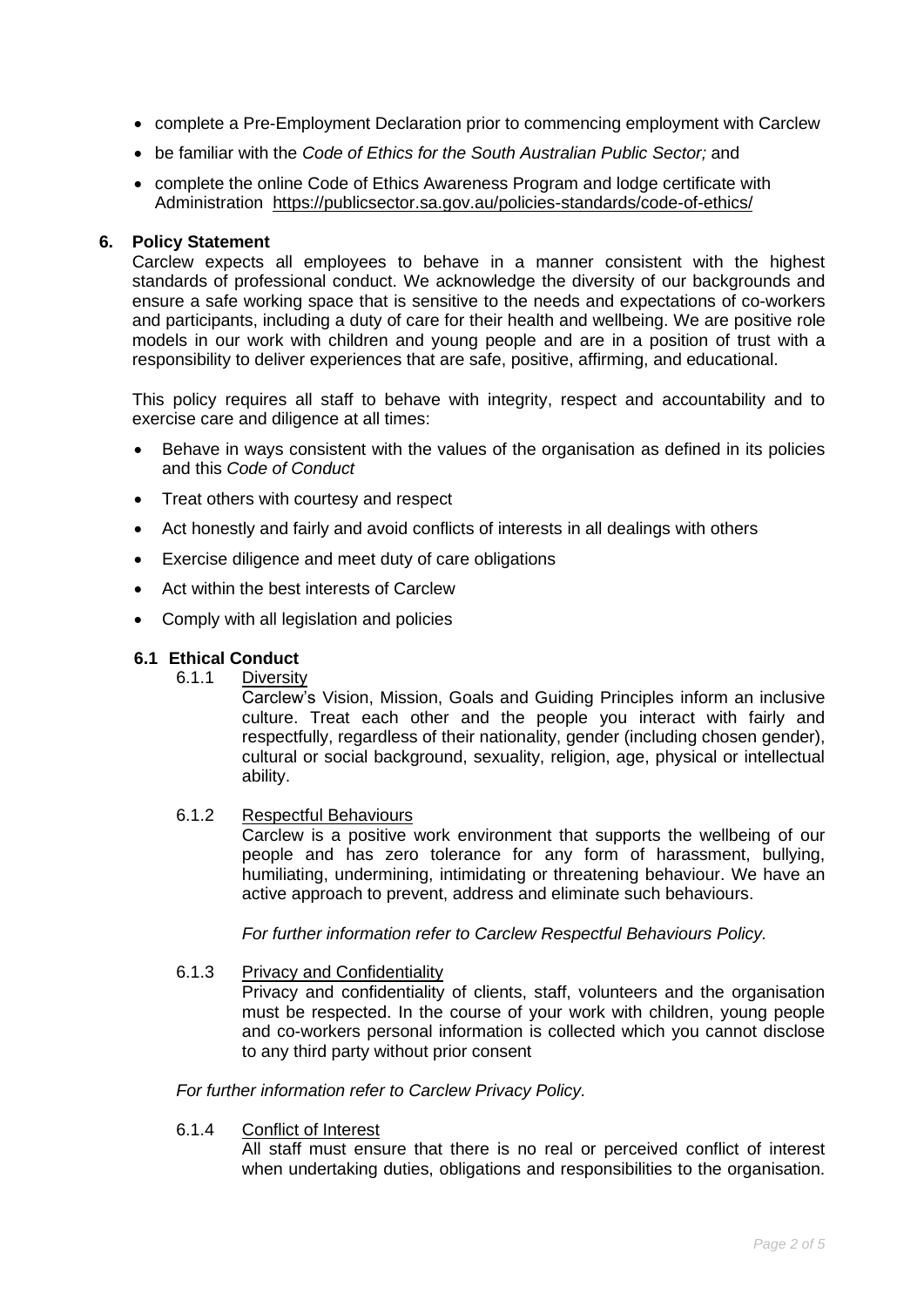When unclear if a conflict of interest exists, advice must be sought from supervisor/manager to determine the course of action to be taken.

6.1.5 Gifts and Benefits

Staff should not solicit or encourage benefits or gifts in relation to professional duties. This can be perceived by others as a bribe, creating a potential conflict of interest. Declare any gift to your supervisor/manager. Staff may give or accept an occasional gift that is offered in accordance with social or cultural practice.

# 6.1.6 Related Parties Transactions Record

If staff engage family members to undertake paid work by the organisation they must complete a Related Parties Transaction Record for documenting at Board meetings.

# 6.1.7 Reporting Corrupt Conduct

The *Whistleblowers Protection Act 1993* provides protection for those disclosing illegal, dangerous and improper conduct. Staff are urged to report any suspected corrupt conduct to the Chief Executive, the Senior Manager, Finance & Operations or the Chair of the Board.

# 6.1.8 Breach of Conduct

Any breach of Carclew policies will be taken seriously and may be deemed misconduct and result in disciplinary action. Consequences may include a warning, suspension, reduction in pay or termination of employment and will be implemented in accordance with appropriate legislative procedures.

## **6.2 Duty of Care for a Safe Environment for staff**

All staff must be aware of, and comply with health, safety and welfare obligations in the *Work Health and Safety Act 2012* and take every reasonable precaution to protect the health, safety and welfare of people in the workplace and using our facilities.

# 6.3.1Employee Assistance Program

Carclew provides an Employee Assistance Program for staff and their immediate family to assist with work-related or personal queries that may impact job performance, health, mental or emotional well-being.

*For further information see Carclew's Admin Team or visit [www.lifeworks.com/au](https://www.lifeworks.com/au)*

#### **6.3 Duty of Care for a Safe Environment for children**

Carclew is committed to supporting the emotional and physical wellbeing of children and young people by helping our staff, artists and volunteers to understand appropriate behaviours in relation to their professional role and interactions with children and young people.

All staff have a legal and moral responsibility, a 'duty of care', to ensure the safety and wellbeing of children and young people in our programs, including anticipating and avoiding foreseeable harm or minimising harm when it occurs.

All staff, artist and volunteers are required to complete the Responding to Risk of Harm, Abuse and Neglect – Education Care (RRHAN-EC) training and must update this qualification when required to ensure it is current at all times.

# 6.3.1 Reporting Abuse and Neglect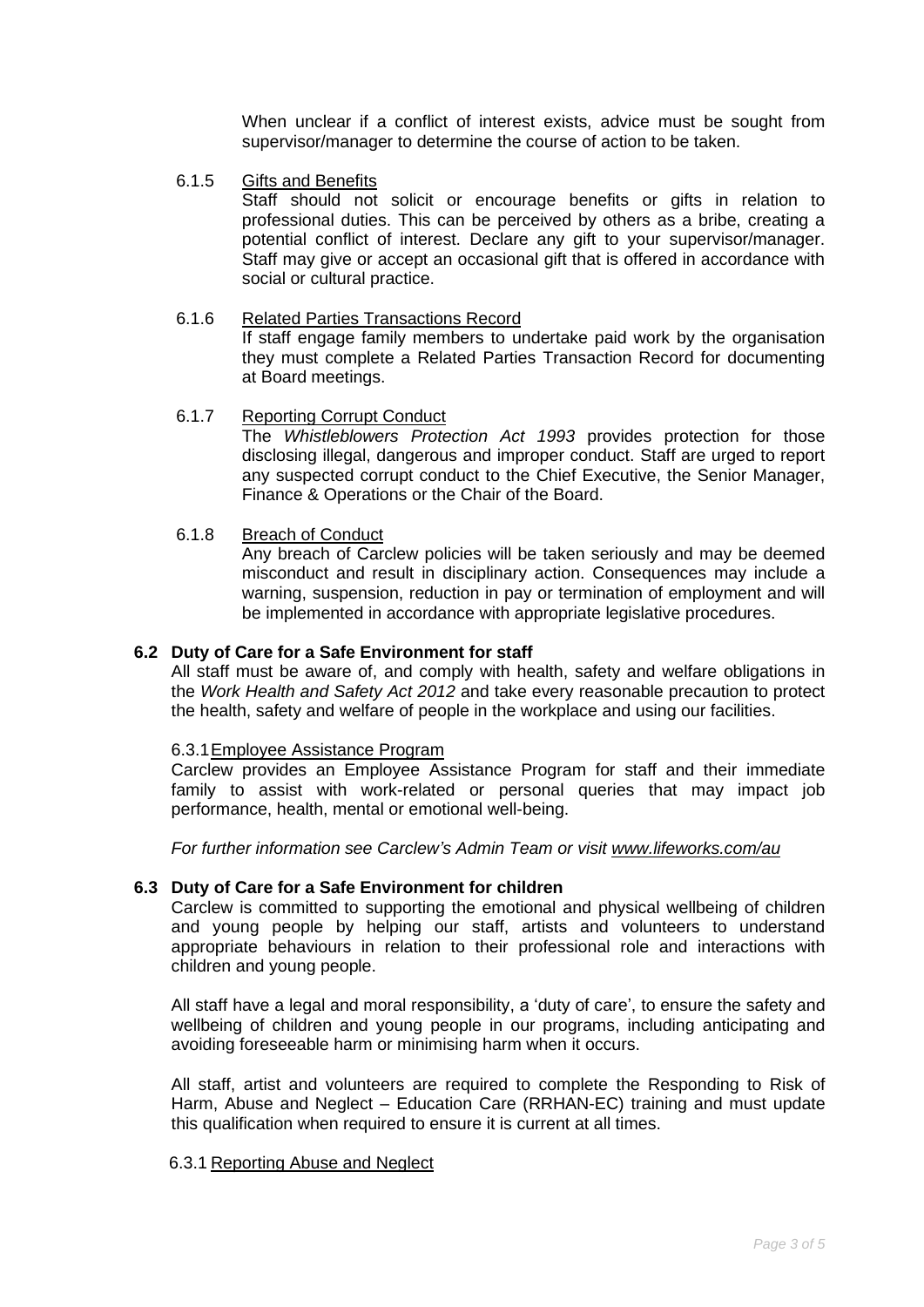If staff suspect on reasonable grounds that a child or young person is, or may be at a risk of harm they are required by law to report to the Department for Child Protection (DPC) Child Abuse Report Line (CARL) on 13 14 78. Failure to do so is an offence and punishable under *Section 31 (1)* of the *Children and Young People (Safety) Act 2017*.

*For further information please refer to the Child Safe Environment Policy.*

#### 6.3.2 Working with Children in Art

The South Australian Government is committed to upholding and promoting the rights of people to freedom in the practice of the arts, and to encouraging young people and children's involvement in the arts as participants, in the creative process and as members of an audience.

# **6.4 Professional Conduct**

You must carry out duties in a competent and capable manner, and exercise professional judgement in the best interests of the organisation. You must not at any time act in a manner that a reasonable person would view as bringing them, or the organisation, into disrepute.

# 6.4.1 Personal presentation

You should always be aware of your personal presentation and present in a manner appropriate to the working environment, and the type of work you are performing. You must notify your supervisor/manager in advance of any foreseeable absences.

#### 6.4.2 Smoking / drugs

Staff are required to report to work in a fit state. Staff cannot smoke in the grounds of the worksite or activity, or in the presence of young people. The use of any other recreational or non-prescription drugs is strictly prohibited on the Carclew premises or in the course of employment.

#### 6.4.3 Use of Resources and Equipment

Staff must treat equipment and facilities with care. Access to email, internet and IT systems should be used primarily for business related purposes and in an appropriate manner. Limited personal use is permitted in accordance with the *Code of Ethics for the South Australian Public Sector*. Accessing, downloading, printing or storing information with sexually explicit content is prohibited by law.

#### 6.4.4 Social Media/Networking

The Senior Manager, Marketing and Development and delegated staff manage Carclew's social media sites. Staff must have prior approval from the Chief Executive or Senior Manager, Marketing and Development, to post on our social media sites. Staff cannot make deceptive, defamatory or misleading postings about the organisation or its programs. Staff can be held personally responsible for producing or sharing content deemed to be inflammatory or obscene and such content or inappropriate comments/observations about your workplace on personal sites are a breach of this *Code of Conduct* and can lead to disciplinary action.

# 6.4.5 Environmental Responsibilities

Carclew is committed to minimising our environmental impact. Staff must not be negligent with energy use, and must follow waste minimisation and recycling instructions.